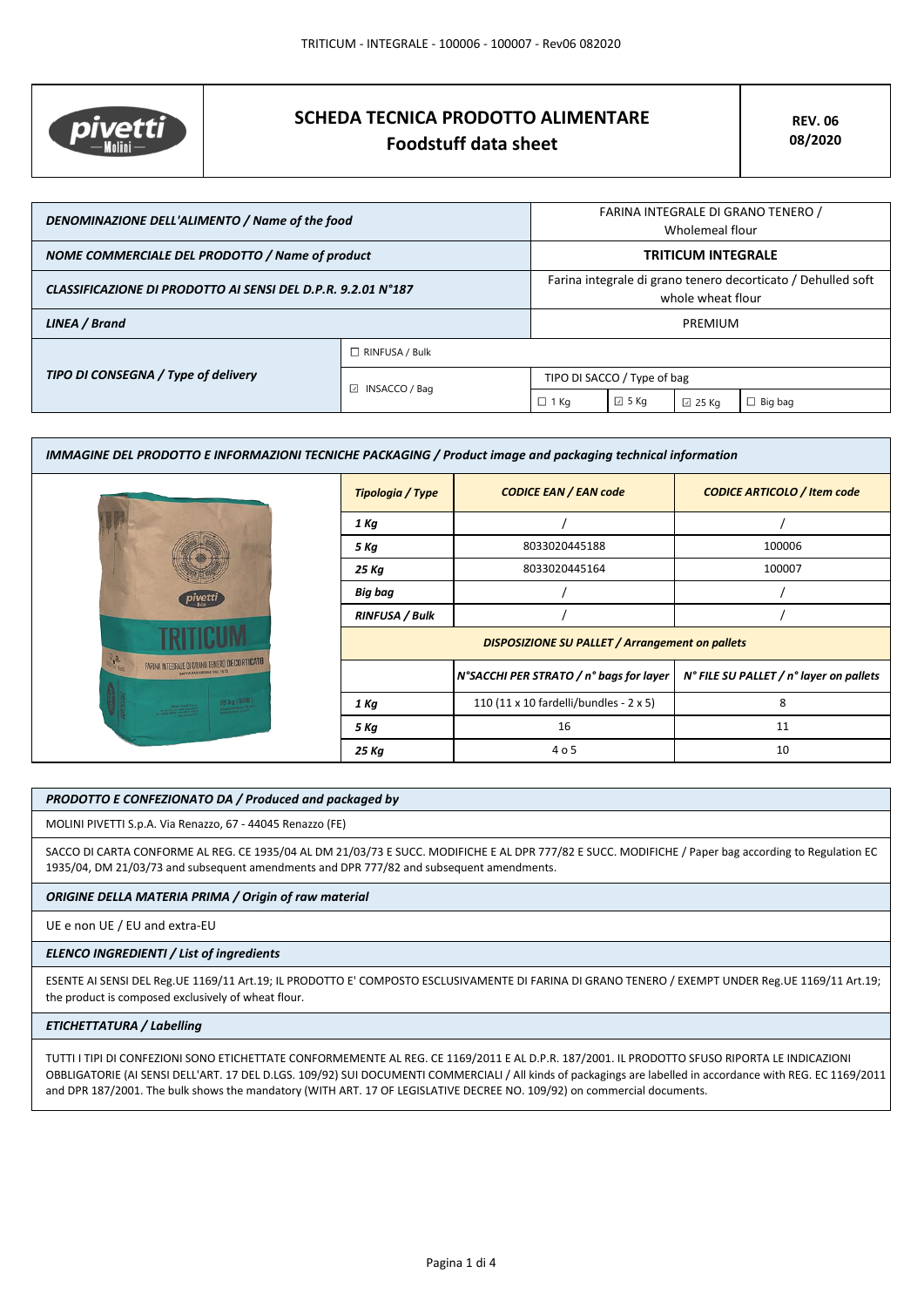| CARATTERISTICHE CHIMICO - FISICHE E REOLOGICHE / Chemical - physical and rheological characteristics                             |                                                           |                                                                                     |                                      |  |
|----------------------------------------------------------------------------------------------------------------------------------|-----------------------------------------------------------|-------------------------------------------------------------------------------------|--------------------------------------|--|
| <b>PARAMETRI</b> / Parameters                                                                                                    | <b>UNITA' DI</b><br><b>MISURA</b> /<br>Unit of<br>measure | <b>VALORE MIN /</b><br><b>Minimum value</b>                                         | <b>VALORE MAX / Maximum</b><br>value |  |
| UMIDITA' (Reg. CEE n° 1470/68) / Humidity                                                                                        | %                                                         |                                                                                     | 15,5                                 |  |
| PROTEINE (Metodo Kjeldhal N x 5,70) Protein (Kjeldhal method N x 5,70)                                                           | % $s/s$                                                   | 14                                                                                  |                                      |  |
| MINERALI / Minerals                                                                                                              | % $s/s$                                                   | 1,3                                                                                 | 1,70                                 |  |
| INDICE DI CADUTA HAGBERG / Falling Number (Perten method)                                                                        | Sec                                                       | 320                                                                                 |                                      |  |
| GLUTINE / Gluten                                                                                                                 | % $s/s$                                                   | 12                                                                                  |                                      |  |
| ALVEOGRAMMA (METODO CHOPIN) / Alveograph (Chopin Method)                                                                         |                                                           |                                                                                     |                                      |  |
| W (103 erg)                                                                                                                      | Joule                                                     | 350                                                                                 | 380                                  |  |
| P/L                                                                                                                              |                                                           | 0,60<br>0,80                                                                        |                                      |  |
| FARINOGRAMMA (METODO BRABENDER) / Farinograph (Brabender Method)                                                                 |                                                           |                                                                                     |                                      |  |
| ASSORBIMENTO ACQUA / Absorption water                                                                                            | %                                                         | 60                                                                                  |                                      |  |
| TEMPO DI ASSORBIMENTO / Water absorption time                                                                                    | Min                                                       | 4,0                                                                                 |                                      |  |
| STABILITA' / Stability                                                                                                           | Min                                                       | 5                                                                                   |                                      |  |
| PROPRIETA' ORGANOLETTICHE / Organoleptic properties                                                                              |                                                           |                                                                                     |                                      |  |
| COLORE / Colour                                                                                                                  |                                                           | BIANCO E MARRONCINO TIPICO / Typical white and brown                                |                                      |  |
| ODORE / Aroma & Flavor                                                                                                           |                                                           | GRADEVOLE E NATURALE / Pleasant and natural                                         |                                      |  |
| ASPETTO / Appearance                                                                                                             | bran                                                      | POLVERE SOFFICE CON CRUSCA FINISSIMA/ Fluffy powder with fine                       |                                      |  |
| PERCEZIONE AL TATTO / Perception to the touch                                                                                    |                                                           | BEN OMOGENIZZATA E PRIVA DI GRUMI /<br>well homogenized, lump-free                  |                                      |  |
| <b>CONTAMINANTI / Contaminants</b>                                                                                               |                                                           |                                                                                     |                                      |  |
| <b>PARAMETRI / Parameters</b>                                                                                                    | <b>UNITA' DI</b><br><b>MISURA</b> /<br>Unit of<br>measure | <b>VALORE MASSIMO CONSENTITO PER LEGGE /</b><br><b>Maximum value allowed by law</b> |                                      |  |
| CHIMICO - FISICI / Chemical - physical                                                                                           |                                                           |                                                                                     |                                      |  |
| RESIDUI PESTICIDI (ORGANOFOSFORATI, CLORURATI, PIRETROIDI) / Residual pesticides<br>(organophosphates, chlorinated, Pyrethroids) | $\mu$ g / Kg                                              | ENTRO I LIMITI DI LEGGE / legal limits                                              |                                      |  |
| AFLATOSSINE B1 / Aflatoxin B1                                                                                                    | µg / Kg                                                   | < 2,0                                                                               |                                      |  |
| AFLATOSSINE (B1, B2, G1, G2) / Aflatoxin B1-B2-G1-G2                                                                             | µg / Kg                                                   | < 4,0                                                                               |                                      |  |
| OCRATOSSINA A / Ochratoxin A                                                                                                     | µg / Kg                                                   | < 3,0                                                                               |                                      |  |
| ZEARALENONE / Zearalenone                                                                                                        | µg / Kg                                                   | < 75                                                                                |                                      |  |
| DEOSSIVALENOLO (DON) / Vomitoxin (DON)                                                                                           | µg / Kg                                                   | < 750                                                                               |                                      |  |
| <b>PIOMBO</b>                                                                                                                    | mg / Kg                                                   | < 0,20                                                                              |                                      |  |
| CADMIO                                                                                                                           | mg / Kg                                                   | < 0,10                                                                              |                                      |  |
| MICROBIOLOGICI / Microbiological                                                                                                 |                                                           |                                                                                     |                                      |  |
| CONTA BATTERICA TOTALE (CBT) / Total Plate Count                                                                                 | U.F.C. $/g$                                               |                                                                                     | < 100000                             |  |
| <b>COLIFORMI TOTALI / Total coliforms</b>                                                                                        | U.F.C. $/g$                                               | < 500                                                                               |                                      |  |
| LIEVITI / Yeasts                                                                                                                 | U.F.C. / g                                                | < 1500                                                                              |                                      |  |
| MUFFE/Molds                                                                                                                      | U.F.C. / g                                                | < 1500                                                                              |                                      |  |
| ESCHERICHIA COLI / Escherichia coli                                                                                              | U.F.C. / g                                                | < 10                                                                                |                                      |  |
| SALMONELLA / Salmonella                                                                                                          | U.F.C. / g                                                | ASSENTE / Absent                                                                    |                                      |  |
| FRAMMENTI DI INSETTO (METODO AOAC) / Filth Test                                                                                  |                                                           |                                                                                     |                                      |  |
| FRAMMENTI DI INSETTO / Fragments of insect                                                                                       | $n^{\circ}$ / 50 g                                        | < 50                                                                                |                                      |  |
| PELI DI RODITORE / Rodent hairs                                                                                                  | $n^{\circ}$ / 50 g                                        | ASSENTE / Absent                                                                    |                                      |  |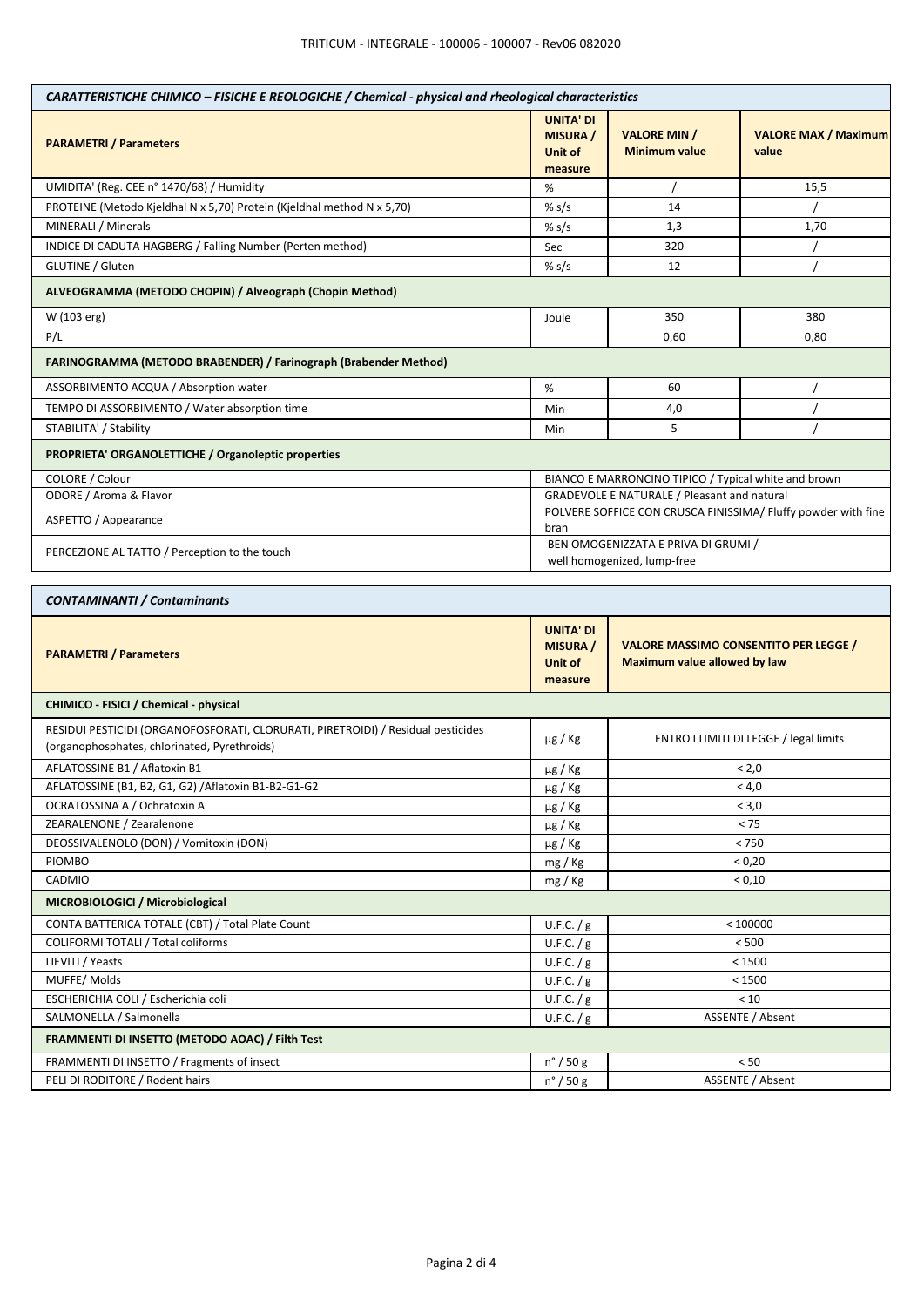| VALORI NUTRIZIONALI MEDI PER 100 g DI PRODOTTO / Mean Nutritional value for 100 g product |                                              |                                         |  |
|-------------------------------------------------------------------------------------------|----------------------------------------------|-----------------------------------------|--|
| <b>PARAMETRI / Parameters</b>                                                             | <b>UNITA' DI MISURA /</b><br>Unit of measure | <b>VALORE MEDIO / Mean value</b>        |  |
| <b>ENERGIA / Energy</b>                                                                   | kJ - Kcal                                    | 1422<br>336<br>$\overline{\phantom{a}}$ |  |
| GRASSI / Fat                                                                              | g                                            | 1,7                                     |  |
| DI CUI ACIDI GRASSI SATURI / Of which saturates                                           | g                                            | 0,1                                     |  |
| CARBOIDRATI / Carbohydrates                                                               | g                                            | 60,5                                    |  |
| DI CUI ZUCCHERI / Of which sugars                                                         | g                                            | 2,1                                     |  |
| FIBRE / Fibre                                                                             | g                                            | 8,3                                     |  |
| PROTEINE / Protein                                                                        | g                                            | 14,4                                    |  |
| SALE / Salt                                                                               | g                                            |                                         |  |

| SOSTANZE O PRODOTTI CHE PROVOCANO ALLERGIE O INTOLLERANZE / Substances or products causing allergies or intolerances |                                                                                                                                                               |  |  |
|----------------------------------------------------------------------------------------------------------------------|---------------------------------------------------------------------------------------------------------------------------------------------------------------|--|--|
| <b>PRESENTE NEL</b><br><b>PRODOTTO / Inside the</b><br>product                                                       | <b>PRESENZA EVENTUALE E NON</b><br><b>INTENZIONALE (CONTAMINAZIONE</b><br><b>CROCIATA) / Possible and</b><br>unintentional presence (cross-<br>contamination) |  |  |
| SI (grano) / yes (wheat)                                                                                             | NO / no                                                                                                                                                       |  |  |
| NO / no                                                                                                              | NO / no                                                                                                                                                       |  |  |
| NO / no                                                                                                              | NO/no                                                                                                                                                         |  |  |
| NO / no                                                                                                              | NO/no                                                                                                                                                         |  |  |
| NO / no                                                                                                              | NO / no                                                                                                                                                       |  |  |
| NO / no                                                                                                              | SI (soia) / yes (soy)                                                                                                                                         |  |  |
| NO / no                                                                                                              | NO / no                                                                                                                                                       |  |  |
| NO/no                                                                                                                | NO/no                                                                                                                                                         |  |  |
| NO / no                                                                                                              | NO / no                                                                                                                                                       |  |  |
| NO / no                                                                                                              | NO / no                                                                                                                                                       |  |  |
| NO / no                                                                                                              | NO / no                                                                                                                                                       |  |  |
| NO / no                                                                                                              | NO/no                                                                                                                                                         |  |  |
| NO / no                                                                                                              | NO / no                                                                                                                                                       |  |  |
| NO / no                                                                                                              | NO / no                                                                                                                                                       |  |  |
| NO / no                                                                                                              | NO / no                                                                                                                                                       |  |  |
|                                                                                                                      |                                                                                                                                                               |  |  |

| <b>DURATA DEL PRODOTTO / Shelf Life</b>                                                                                                                     |                                                                                |  |
|-------------------------------------------------------------------------------------------------------------------------------------------------------------|--------------------------------------------------------------------------------|--|
| <b>PRODOTTO / Product</b>                                                                                                                                   |                                                                                |  |
| IN SACCO DA 25 Kg / For bag of 25 Kg                                                                                                                        | 270 GIORNI DALLA DATA DI CONFEZIONAMENTO / 270 days from the date of packaging |  |
| IN SACCO DA 1 E 5 Kg / For bag of 1 and 5 Kg                                                                                                                | 365 GIORNI DALLA DATA DI CONFEZIONAMENTO / 365 days from the date of packaging |  |
| <b>RINFUSA / Bulk</b>                                                                                                                                       | 180 GIORNI DALLA DATA DI MACINAZIONE / 180 days from the date of milling       |  |
| <b>MODALITA' DI CONSERVAZIONE / Storage conditions</b>                                                                                                      |                                                                                |  |
| DA CONSERVARE IN LUOGO FRESCO ED ASCIUTTO (temp. 18-25 C° umidità ≤ 60%) /<br>Store in a cool and dry place (temp. 18-25 $C^{\circ}$ humidity $\leq 60\%$ ) |                                                                                |  |